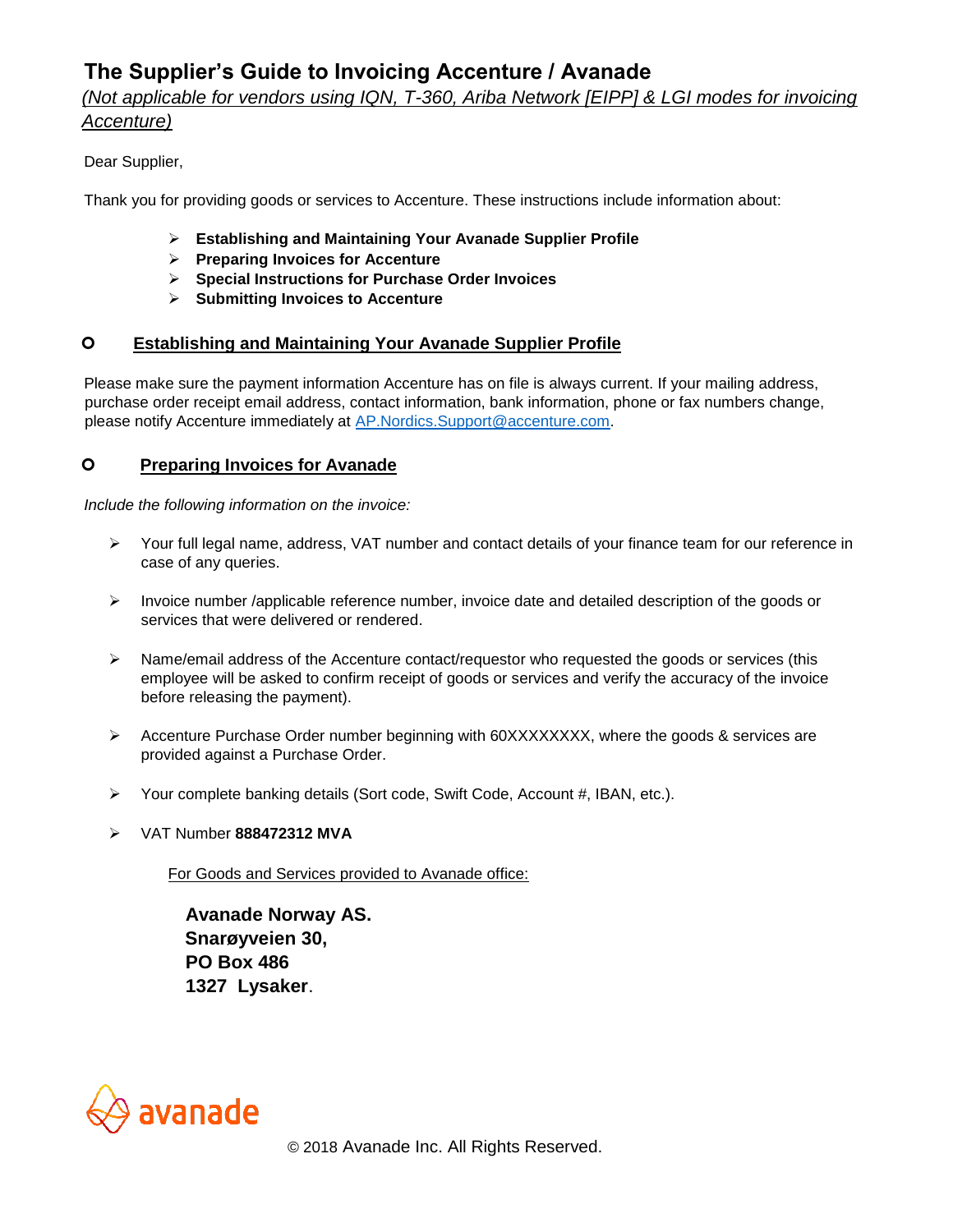- $\triangleright$  Subcontractor invoices should be supported by copies of signed timesheets (wherever applicable).
- $\triangleright$  If you are issuing a credit note against a cancelled invoice, kindly quote the corresponding invoice reference against which the credit note is being issued. Alternatively, please quote complete details for issuance of the credit note to enable us to account for it appropriately.

Accenture's standard payment terms are **30 days** from the invoice date, unless alternative payment terms have been agreed in writing with Accenture Procurement. Please ensure that the invoice due date on the invoice is stated accordingly.

## **Special Instructions for Purchase Order Invoices**

 Avanade requires Purchase orders (POs) for purchases of \$1,000 and over. If you are providing goods or services to Accenture under more than one Purchase Order, you must invoice for each Purchase Order separately. Only one Purchase Order can be referenced per invoice. The format of the invoice must match the format of the Purchase Order and follow these guidelines:

- $\checkmark$  Reference the appropriate PO line item number for each line item on the invoice.
- $\checkmark$  For goods: the total for each line must represent the extended amount for that good.
- $\checkmark$  For services: charges for services and expenses must be itemized on separate lines

Always review the "**Comments**" section on the PO for additional processing instructions. Please do not quote the Purchase Requisition Number (PRXXXXXX) instead of the Purchase Order Number (60XXXXXXXX).

#### **Please do not over -invoice against the Purchase Order, however, contact the requestor to arrange additional amounts or to change the order.**

#### **Submitting Invoices to Avanade**

- ➢ Kindly submit your invoices within **5 business days** from the invoice date; failure to do so could result in payments being delayed.
- ➢ Please send soft copy of the invoice (s) directly to **acn.norway.einv@accenture.com** in a nonmanipulative format e.g. PDF, TIF. **Invoices sent to personal mailboxes will be deemed not received**.
- ➢ Multiple invoices (each as separate file) can be sent in one single mail either Zipped or Unzipped.
- $\triangleright$  One PDF per invoice. Please ensure that supporting documents related to a particular invoice are in one PDF only, with the invoice being the 1st page and the relevant supports in the subsequent pages.
- ➢ Max 1MB per attachment, max 20 attachments per mail and max 10MB per email (including attachments).
- $\triangleright$  Do not encrypt or digitally sign the emails.



© 2018 Avanade Inc. All Rights Reserved.